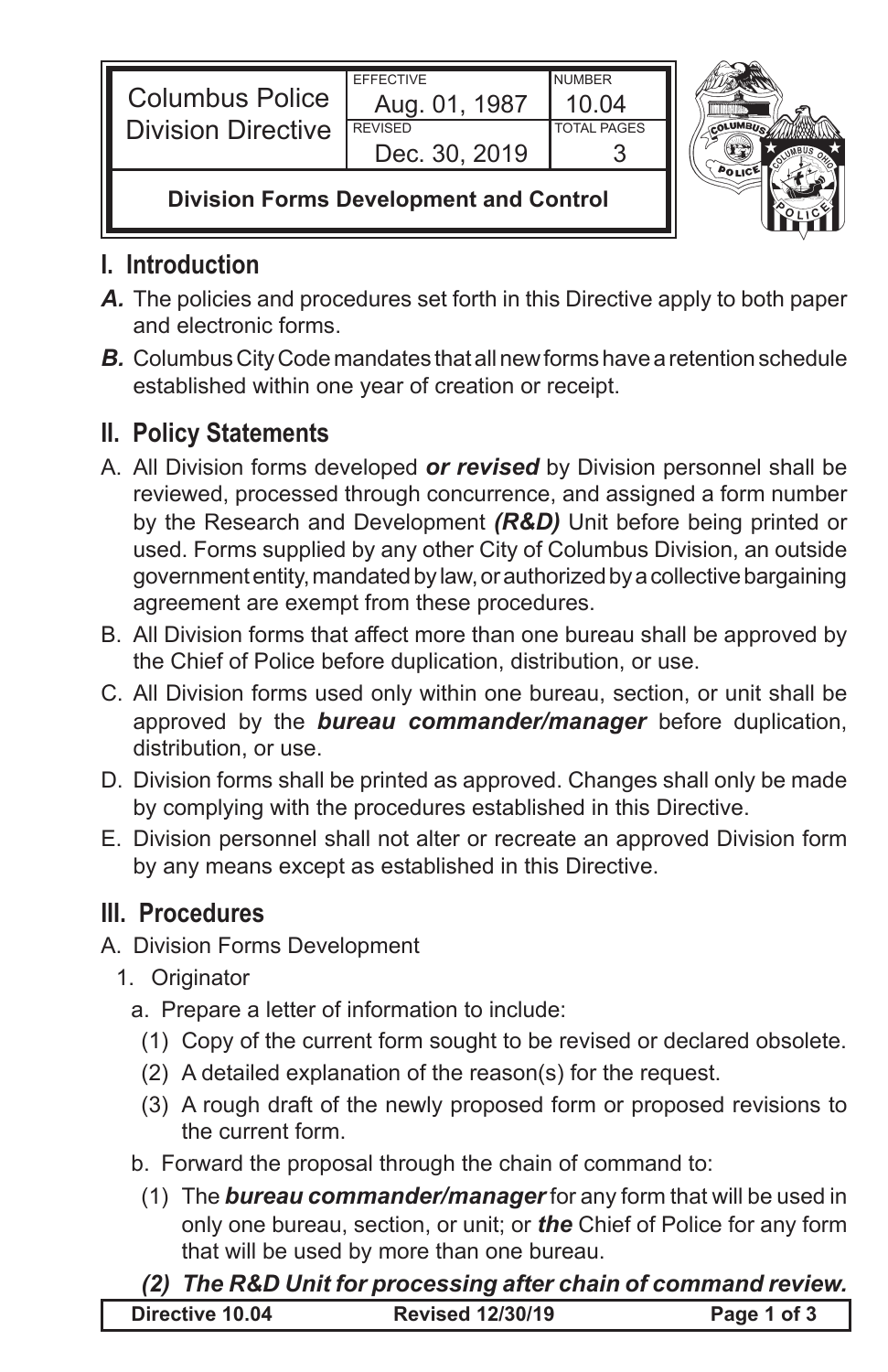- 2. *R&D* Unit Personnel
	- a. Evaluate the proposal.
	- b. Conduct initial research on the proposal, soliciting input from all units affected by the proposed change(s) in accordance with the *R&D* SOP.
	- c. Coordinate with the originator to create a draft of the form.
	- d. Ensure that information included on the draft form is not unnecessarily duplicated on other forms.
	- e. Solicit input and approval of the draft form by forwarding a copy to *the following*:
		- (1) Affected personnel
		- (2) Accreditation Unit personnel
		- (3) Records Section *Supervisor*
		- (4) The Police Legal Advisor
	- f. Forward the draft form to be used by one bureau, section, or unit to *the following*:
		- (1) Each member of the initiator's chain of command, and
		- (2) *The bureau commander/manager* for final approval/disapproval.
	- g. Forward the draft form to be used by more than one bureau to *the following*:
		- (1) General Staff
		- (2) Executive Staff
		- (3) The Chief of Police for final approval/disapproval
	- h. Upon approval, ensure that a form number is assigned.
	- i. Email an electronic file of the approved form *that* includ*es* the assigned form number to the originator, Records Section *Supervisor*, Print Shop Supervisor, and Property Control Unit stockroom clerk.
	- j. If applicable:
		- (1) Place the form on the intranet.
		- (2) Coordinate with PoliceNET personnel to ensure the form is updated in the electronic reporting system.
	- k. Generate a Division-wide email and *announcement* in the Daily Bulletin advising of the availability of the form, the effective date, and instructions to dispose of any outdated versions.
	- I. Maintain an electronic file of all current Division forms in a folder on the network that is available to Print Shop *Unit* personnel.